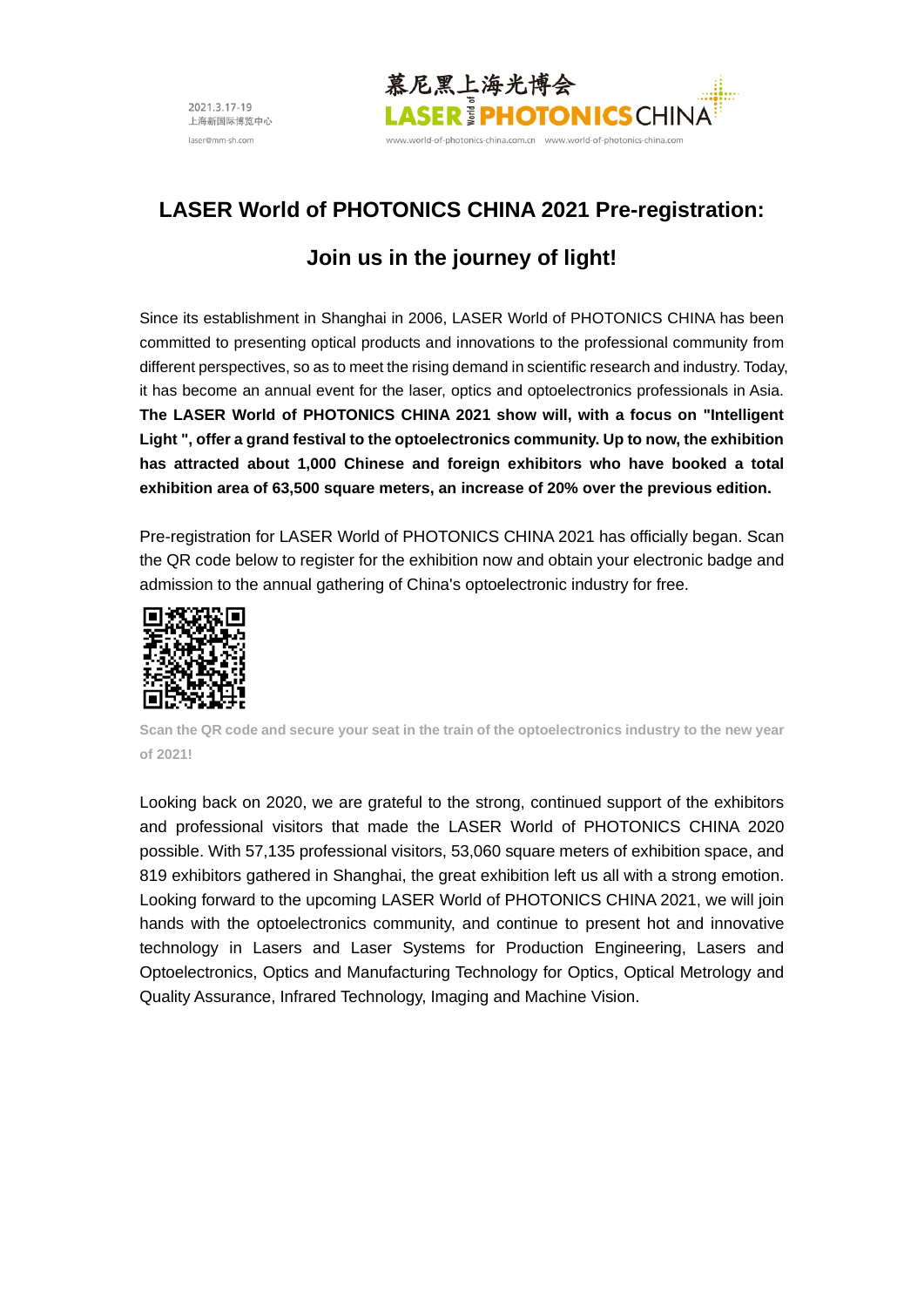



# **Five Exhibition Areas and Six Themes for Cross-disciplinary cooperation and Transformation**

# 展馆布局图 Hall Assignments





VisionChina (ShangHai)

LASER World of PHOTONICS CHINA 2021 will feature five exhibition areas and six themes: Lasers and Laser Systems for Production Engineering, Lasers and Optoelectronics, Optics and Manufacturing Technology, Optical Metrology and Quality Assurance (including a special exhibit of Infrared Technology and Application), and Imaging and Machine Vision, and more importantly their applications in automotive/rail transportation, bio-optoelectronics, medicine, molding, automation, scientific research, and 3C electronics. It is expected to attract important companies from the industry: (ranked in no particular order)

#### **Lasers and Laser Systems for Production Engineering**

HG Laser, George Fischer, Amada Welding, EdgeWave, LASERVALL, Precitec, ABICOR BINZEL, Canon, SCANLAB, Raylase, EMPOWER, Leimac, Penta Chutian, Hymson, Delong, Inte, TETE, Siasun, United Winners, Strong, Zhongke Raycham, Wuhan LUSTER, Han's Yueming, Liyuanheng, FSCUT, LEAD, SYNTEC CNC, etc.

#### **Lasers and Optoelectronics**

Coherent, IPG, Newport, TRUMPF, Han's, CTI, Osram, Ekspla, Lumentum, Toptica, Luxinar, Convergent, NKT, Jenoptik, Amplitude, Nlight, Light conversion, Laserline,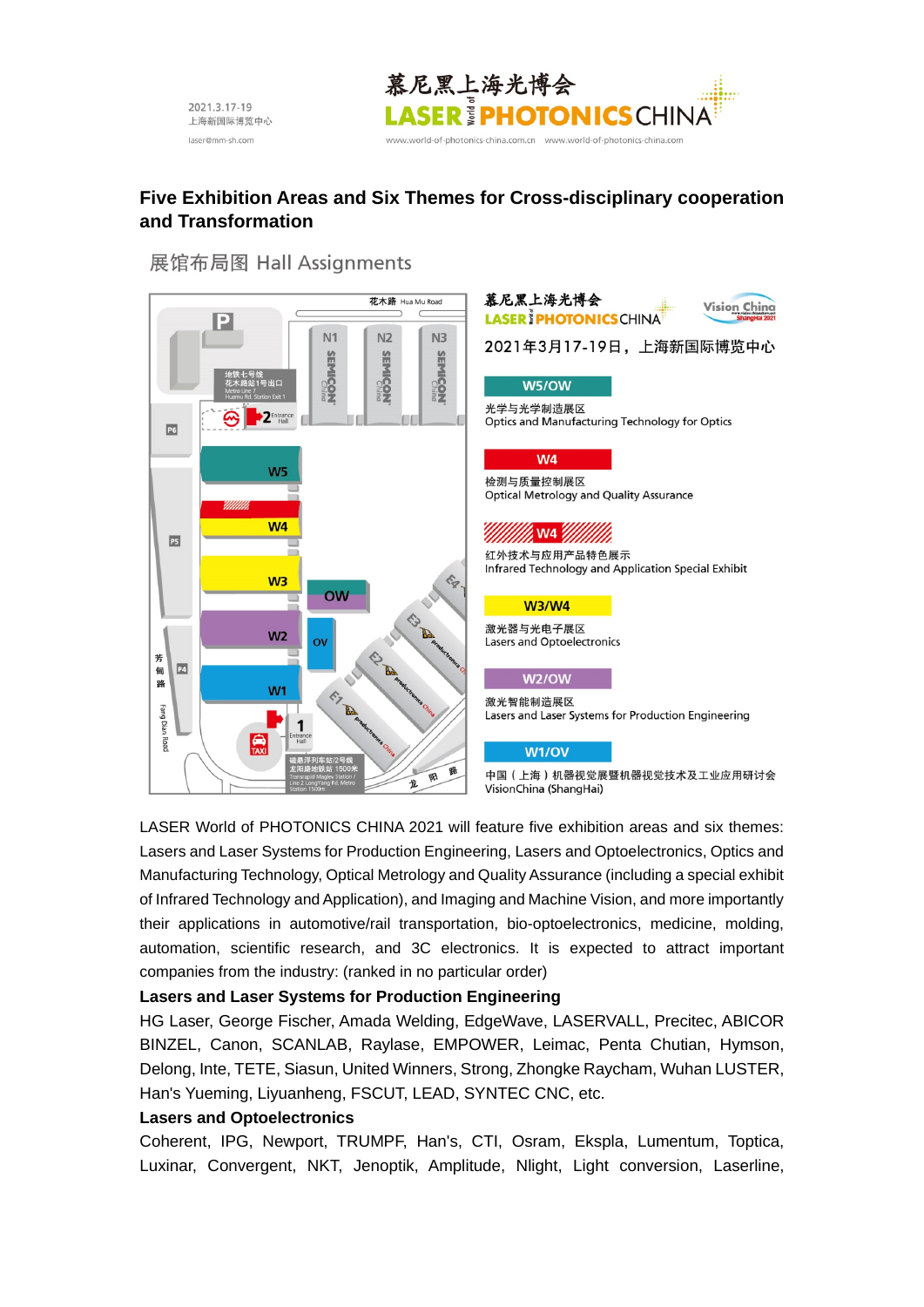

Lumibird, Raycus, JPT, Maxphotonics, Huaray, Inno, Advanced Fiber Resources, Photonics, Beamtech, Grace, Inngu, Wavelength, Torchlight, LUSTER Technology, Feibo, DG Laser, DK Laser, BWT, Reci, Everbright, YOFC, Bellin, CETC 23, CETC 11, Logan, DoGain, OP Crown, HFB Photonics, ULTRON, Shanghai Institute of Optics and Fine Mechanics.

### **Optics and Manufacturing Technology for Optics**

Nikon, Ohara Optics, Liyang, Buhler Leybold, Heraeus, Corning, Trioptics, Thorlabs, PI, Celera, Aerotech, Edmund, Fotroland, Ocean Optics, Oxford Instruments, Oceanhood, Precitec, Taylor Hobson, PCO, ACS, Stabilus, Sunny Optical, CIOMP (CAS), XIOP (CAS), Yongxin, Castech, FOCtek, Scitlion, Hongcheng , Mifeng, Guotai Vacuum, Kopeida, Shine Optics, Aunion, Hi-tronics, BTMT, HPUP, Yanggu Hengjing, Desay, Changchun University of Science and Technology, Zolix, Coremorrow, SYMC, etc.

# **Optical Metrology and Quality Assurance (including Infrared Technology and Application Special Exhibit)**

Hamamatsu, Mitutoyo, Hexagon, Zeiss, Renishaw, Marposs, Mahr, Konica Minolta, Instrument System, Ademsy, Sensofar, Hitachi, Horiba, Zurich Instruments, Micro Epsilon, OGP, Precitec, Russmuller, Plasmo, Starrett, STIL, CINV, v-tech, ZYGO, Chotest, T-king, CIIC, BILZ, Qianshao.

Infrared technology and applications: SITP (Chinese Academy of Sciences), Guide, Dali, TELEDYNE, Magnity Electronics, IRay, Xiawen, Dalian Gomore, LEMO, KIRO, Optical Film Technology, Air-to-Air Missile Research Institute, etc.

#### **VisionChina (Shanghai)**

Baumer, Cognex, Keyence, Basler, Daitron, FLIR, Teledyne DALSA, Vieworks, LUSTER, Daheng, Hikrobot, Huaray, etc.

## **Two Special Highlights on New Optoelectronic Technology**

LASER World of PHOTONICS CHINA 2021 will feature two new special exhibition areas: in addition to the Infrared Technology and Application Special Exhibit, a new Chinese Chip & Fiber Technology exhibition and an Optical Cold Processing Technology exhibition will be included. While an era of optical revolution is in view, the two special exhibition areas is expected to attract more visitors and promote a shift to photonic solutions in the industry. In this upgraded form, LASER World of PHOTONICS CHINA 2021 will present the technological innovations and achievements in optoelectronics, e.g. scientific research, chips, optical fibers, optical cold processing, and laser applications.

## **The Golden Shinning Award 2021 Calls for Participation**

To promote the laser processing industry in China and its upgrade, the "The Golden Shinning Award" will be granted to outstanding achievements and products in the laser industry. The organizing committee will select the most forward-looking, innovative and industry-promoting technologies or applications for the future of laser manufacturing in three categories: New Technologies, New Products and New Applications. The award-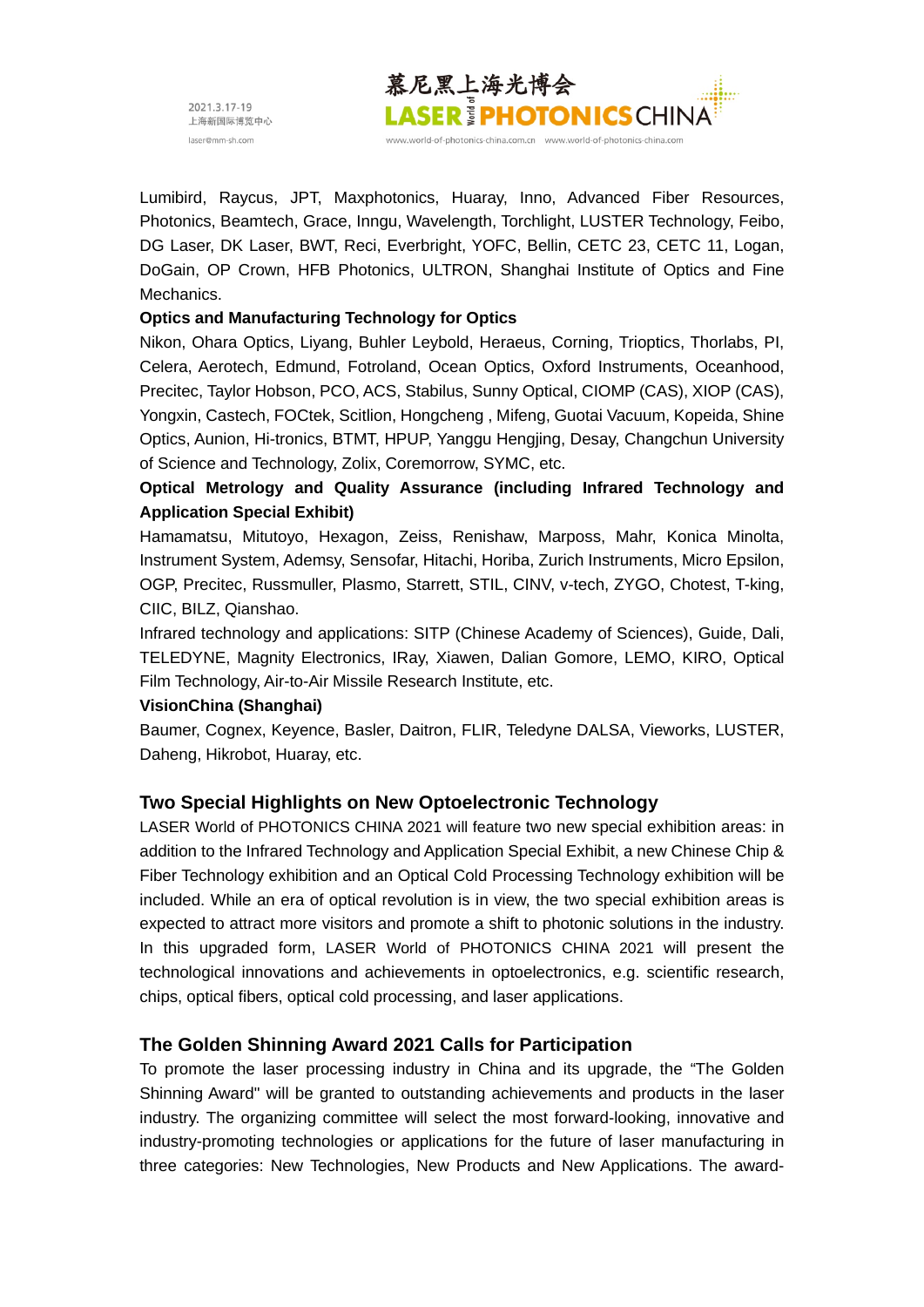

winning companies and products will be presented in The Golden Shinning Award exhibition area at LASER World of PHOTONICS CHINA 2021 for free. The organizer will also provide extensive media exposure, in addition to a VIP ticket to The Golden Shinning Award dinner party.

*For more details, please refer to the following link: https://mp.weixin.qq.com/s/SAv23eRcdZoJfmyYl5K4zg*

## **A Gathering of Major Universities and Research Institutes**

LASER World of PHOTONICS CHINA 2021 will feature experts and researchers from Changchun University of Technology, Shanghai Institute of Optics and Fine Mechanics (SIOM-CAS), Xi'an Institute of Optics and Precision Mechanics (XIOP-CAS), Shanghai Institute of Ceramics (SIC-CAS), Changchun Institute of Optics, Fine Mechanics and Physics (CAS), Shanghai Institute of Technical Physics (CAS) and other key scientific research institutes. They are going to bring the latest and most important applications of lasers, modern optics, infrared optoelectronics, new materials, physics and chemistry research. With talks about the future of optoelectronics and applications, they are going to give theoretical basis for future applications. It is a must-go event for those who love scientific research and exploration!

## **Support Conference of Academic Know-how and Industrial Trends**

The PHOTONICICS CONGRESS CHINA conference will also be held along with the exhibition. With a wealth of topics and focuses such as laser technology, advanced lasers, fiber lasers, optics, optical inspection, intelligent manufacturing, infrared imaging, laser safety, Lidar and autonomous driving, the conference features new R&D achievements and application progresses from a wide range of laser and optoelectronic fields. The conference last year was highly accredited for its highly specialized agenda and creative "online and offline" setup, attracting a total of 2,678 offline audiences and 12,441 online audiences! Preparations for the PHOTONICICS CONGRESS CHINA 2021 are now underway: the 16th International Laser Processing and Systems Conference (LPC 2021) started calling for papers in January. The 8th China Laser Market Summit has also released its agenda recently. More exciting progresses are coming, and we will continue to bring you the latest updates!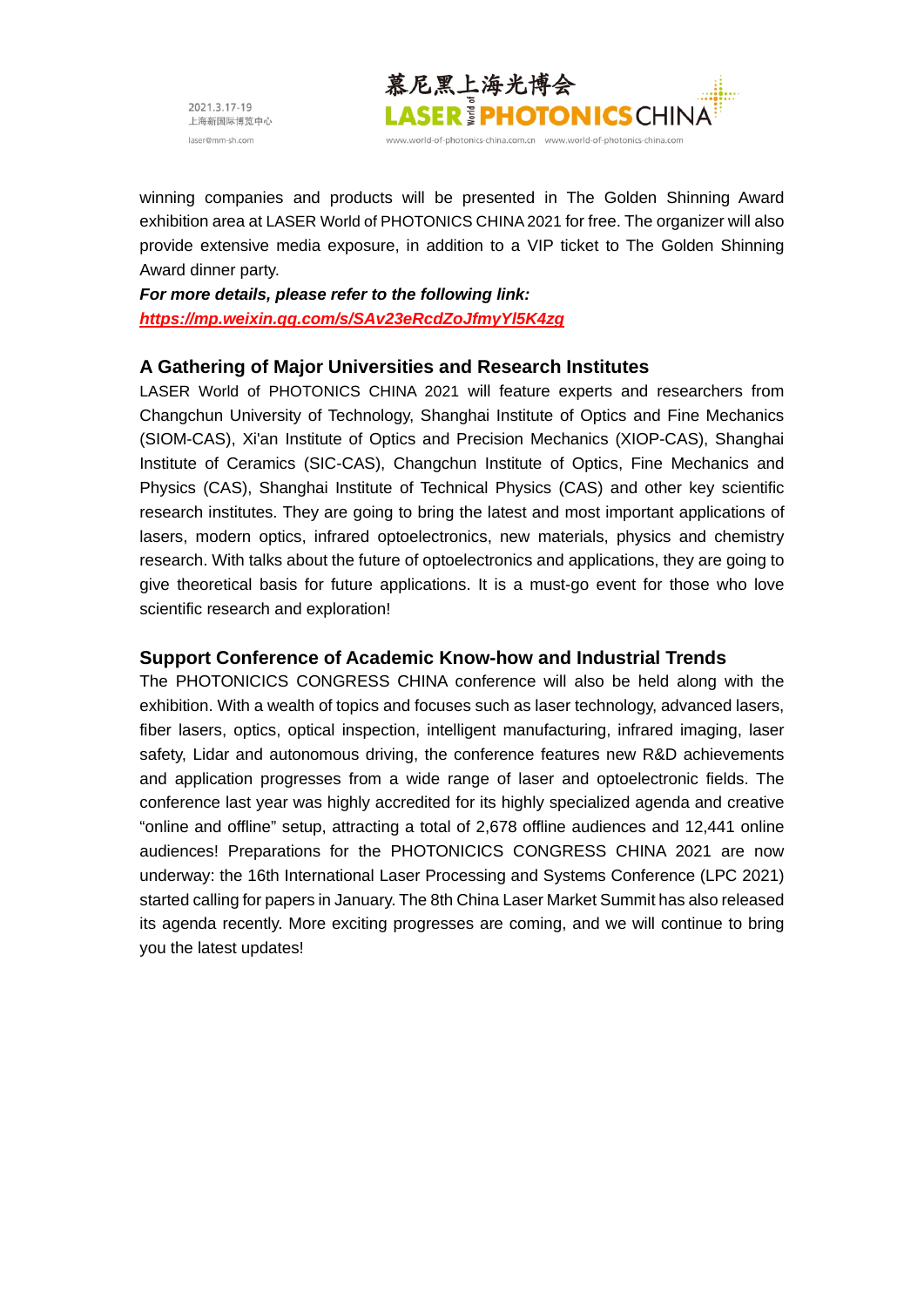

www.world-of-photonics-china.com.cn www.world-of-photonics-china.com

## **LASER World of PHOTONICS CHINA 2021**

# **Accompanying Programs**

| <b>Topic</b>                                                                       | <b>Time</b> | <b>Organizers</b>                                                                                                 |
|------------------------------------------------------------------------------------|-------------|-------------------------------------------------------------------------------------------------------------------|
| <b>PHOTONICS CONGRESS CHINA</b>                                                    |             |                                                                                                                   |
| 16th International Laser Processing and<br><b>Systems Conference</b><br>(LPC 2021) | March 5-7   | Chinese Optical Society-Laser Processing<br>Committee<br>Messe München                                            |
| 2021 China Laser Market Summit                                                     | March 18    | Chinese Optical Society-Laser Processing<br>Committee<br>Messe München                                            |
| 2021 Optical Made in China 2025 Forum                                              | March 18    | <b>Fudan University</b><br>Messe Muenchen                                                                         |
| Workshop on Safety of Industrial Lasers<br>and Systems Use                         | March 18    | Chinese Optical Society-Laser Processing<br>Committee<br>Messe München                                            |
| <b>Others</b>                                                                      |             |                                                                                                                   |
| China (Shanghai)<br>Machine Vision<br>Technology & Application Conference          | March 17-19 | Machine Vision Professional Committee                                                                             |
| LIDAR Technology and Application<br><b>Frontier Forum</b>                          | March 17    | Messe Muenchen Shanghai Co., Ltd                                                                                  |
| Infrared Detection Technology Frontier<br>Forum                                    | March 18    | Shanghai Institute of Technical Physics of the<br>Chinese Academy of Sciences<br>Messe Muenchen Shanghai Co., Ltd |
| Optical Metrology and Intelligent<br>Manufacturing Forum                           | March 18    | COS-TCOM<br>Messe Muenchen Shanghai Co., Ltd                                                                      |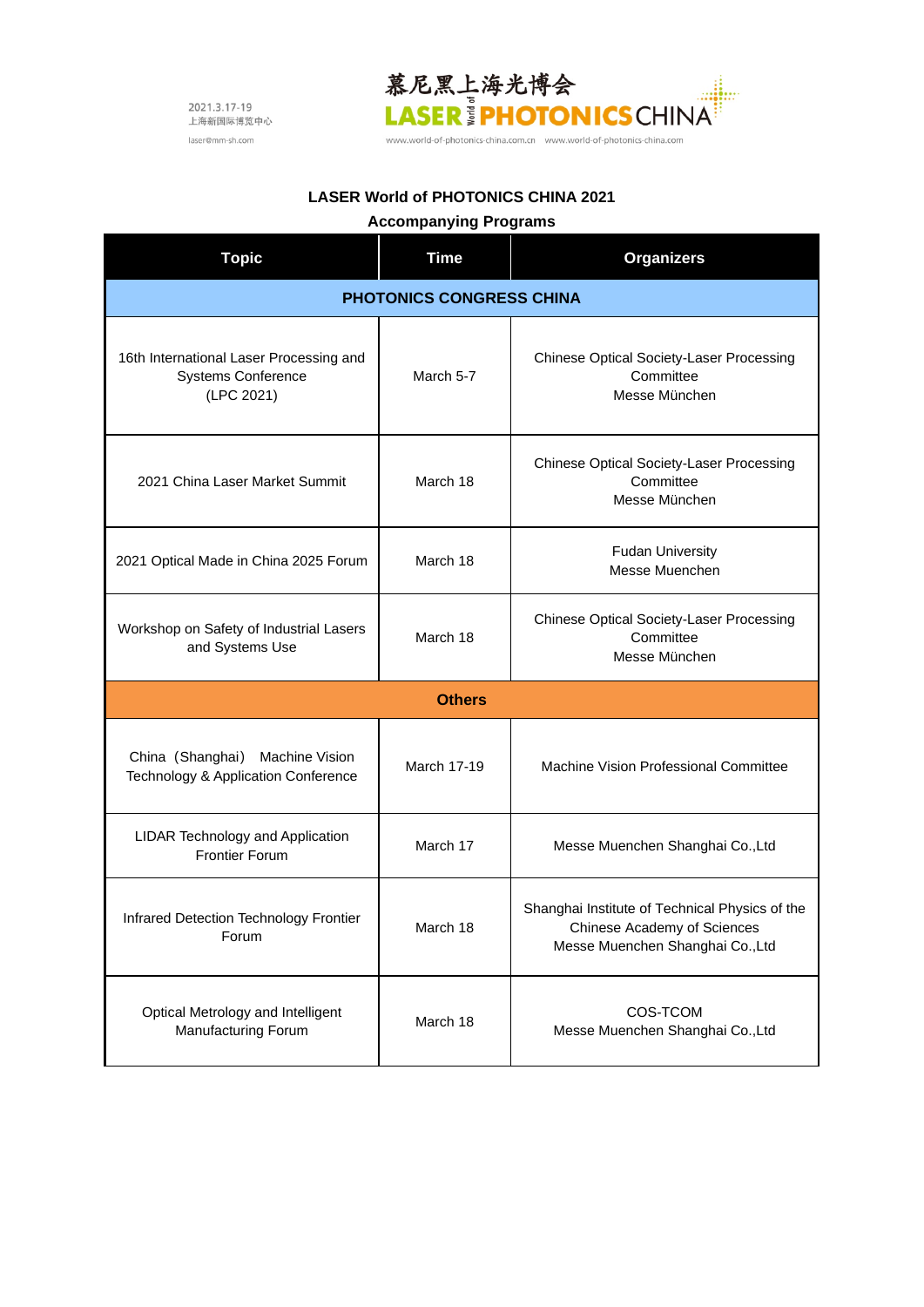



How to get your badge:

1. If you already have an account (including those registered for the last exhibition), please login and complete your pre-registration form; new visitors may apply for your account by scanning the QR code below:



You can preview your e-badge after registration, and bring it to the venue in color print; You can enter the venue with the badge and valid ID. For a more professional image, we recommend you keep the badge in a card holder.

**Tips: Applications consisting of more than 5 visitors may form a visitor group. For group visiting consultations, please add LASERCHINA4, the wechat account of LASER man to your wechat friends list, or call 021-20205695 for Ms. Yang.**

From March 17th to 19th, welcome to the halls W1-W5 and OW\OV of Shanghai New International Expo Center and join in the LASER World of PHOTONICS CHINA 2021, a highquality, more diversified and forward-looking professional platform for the optoelectronic industry, which showcase the charm and future prospects of optoelectronic applications in modern manufacturing.

\*\*\*\*\*\*\*\*\*\*\*\*\*\*\*\*\*\*\*\*\*\*\*\*\*\*\*\*\*\*\*\*\*\*\*\*\*\*\*\*\*\*\*\*\*\*\*\*\*\*\*\*\*\*\*\*\*\*\*\*\*\*\*\*\*\*\*\*\*\*\*\*\*\*\*\*\*\*\*\*\*\*\*\*\*\*\*\*\*\*\*

#### **About LASER World of PHOTONICS CHINA**

LASER World of PHOTONICS CHINA originated in Germany. Since its entry into China in 2006, LASER World of PHOTONICS CHINA has been a companion of the growth and development of China's optoelectronic industry. Whether the established laser equipment and light sources, the growing optics and optical manufacturing, the young quality control and inspection technology, or the beginning infrared technology, LASER World of PHOTONICS CHINA has been a witness of them all. With new exhibitors joining in every year, LASER World of PHOTONICS CHINA is moving forward with more diversification, more space for development and more visitors. The expansion of the exhibition space in 2021 will not only mean an expansion in size, but also an optimization of the exhibition layout that will include new optoelectronic applications and more professional participants. LASER World of PHOTONICS CHINA 2021 will further establish its position in the Asian optoelectronic industry.